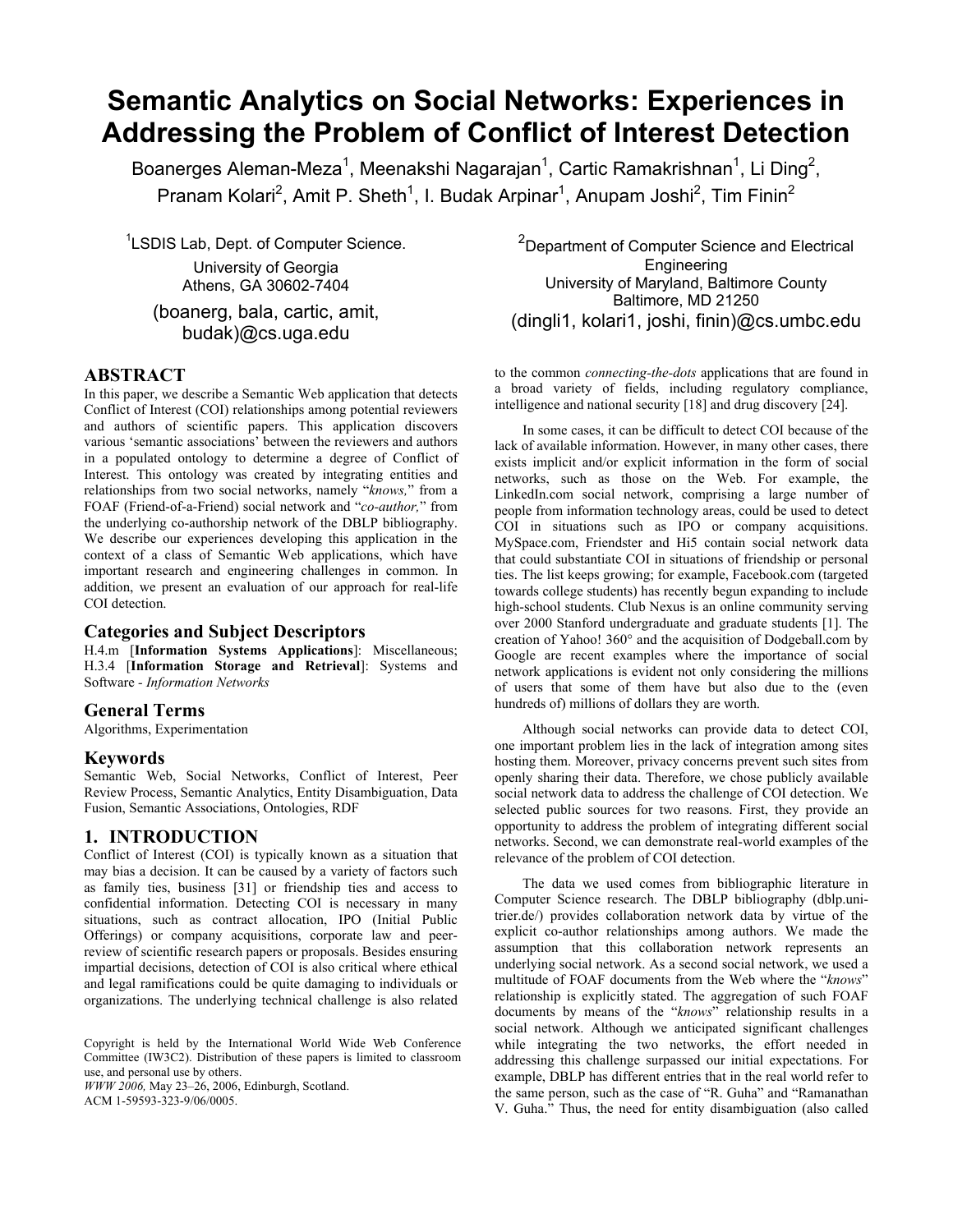entity resolution, or reference reconciliation) will likely continue to be a fundamental challenge in developing Semantic Web applications involving heterogeneous, real-world data. We believe that this integration effort of two social networks provides an example of how semantic technologies, such as FOAF, contribute to enhancing the Web.

The contributions of this paper are as follows:

- We bring together a semantic & semi-structured social network (FOAF) with a social network extracted from the collaborative network in DBLP. We explain the challenges involved with respect to large-scale entity disambiguation to achieve integration of different social networks (together with our results and findings for this task).
- We introduce semantic analytics techniques to address the problem of COI detection.
- We describe our experiences in the context of a class of Semantic Web applications, which have important challenges in common. We illustrate how an application that we developed for COI detection is a simple yet representative application of this class. The application is built around the scenario of a peerreview process. Thus, we demonstrate not only an application for COI detection but also shed some light on what it takes to develop this type of Semantic Web application.

## **2. MOTIVATION AND BACKGROUND**

This paper intends to characterize the common engineering and research challenges of building practical Semantic Web applications rather than contribute to the theoretical aspects of Semantic Web. In fact, many of us in academia have seen multifaceted efforts towards realizing the Semantic Web vision. We believe that the success of this vision will be measured by how research in this field (i.e., theoretical) can contribute to increasing the deployment of Semantic Web applications [25]. In particular, we refer to Semantic Web applications that have been built to solve commercial world problems [26, 32, 33]. These include Semantic Search [16, 37], large scale annotation of Web pages [11], commercialized semantic annotation technology [17] and applications for national security [34]. The engineering process it takes to develop such applications is similar to what we present in this paper. The development of a Semantic Web application typically involves a multi-step process:

- 1. *Obtaining high quality data*: Such data is often not available. Additionally, there might be many sites from which data is to be obtained. Thus, metadata extraction from multiple sources is often needed [10, 23, 35].
- 2. *Data preparation*: Preparation typically follows the obtaining of data. Cleanup and evaluation of the quality of the data is part of data preparation.
- 3. *Entity disambiguation*: This continues to be a key research aspect and often involves a demanding engineering effort. Identifying the right entity is essential for semantic annotation and data integration (i.e., [6]).
- 4. *Metadata and ontology representation*: Depending on the application, it can be necessary to import or export data using standards such as RDF/RDFS and OWL. Addressing differences in modeling, representation and encodings can require significant effort.
- 5. *Querying and inference techniques*: These are needed as a foundation for more complex data processing and enabling semantic analytics and discovery (i.e., [4, 19, 21, 35]).
- 6. *Visualization*: The ranking and presentation of query or discovery results are very critical for the success of Semantic Web applications. Users should be able to understand how inference or discovery is justified by the data.
- 7. *Evaluation*: Often benchmarks or gold standards are not available to measure the success of Semantic Web applications. A frequently-used method is comparing application output with results from human subjects.

These challenges are discussed throughout this paper in the context of developing an application that addresses the problem of COI detection. Figure 1 illustrates the multi-step process of building Semantic Web applications along with the steps involved in our approach for COI detection.



**Figure 1. Multi-step Process of Semantic Web Applications** 

#### **2.1 Conflict of Interest Detection Problem**

Conflict of interest situations should be identified to produce impartial decisions, such as complying with laws. For example, the National Institutes of Health (NIH), like many other government and private organizations, has strict definitions of what constitutes a COI. The NIH defines COI in the context of the grant review process as: "*A Conflict Of Interest (COI) in scientific peer review exists when a reviewer has an interest in a grant or cooperative agreement application or an R&D contract proposal that is likely to bias his or her evaluation of it. A reviewer who has a real conflict of interest with an application or proposal may not participate in its review.*" Thus, one major cause for bias is professional or social relationships between potential reviewers and authors of the material to be reviewed. In this paper, we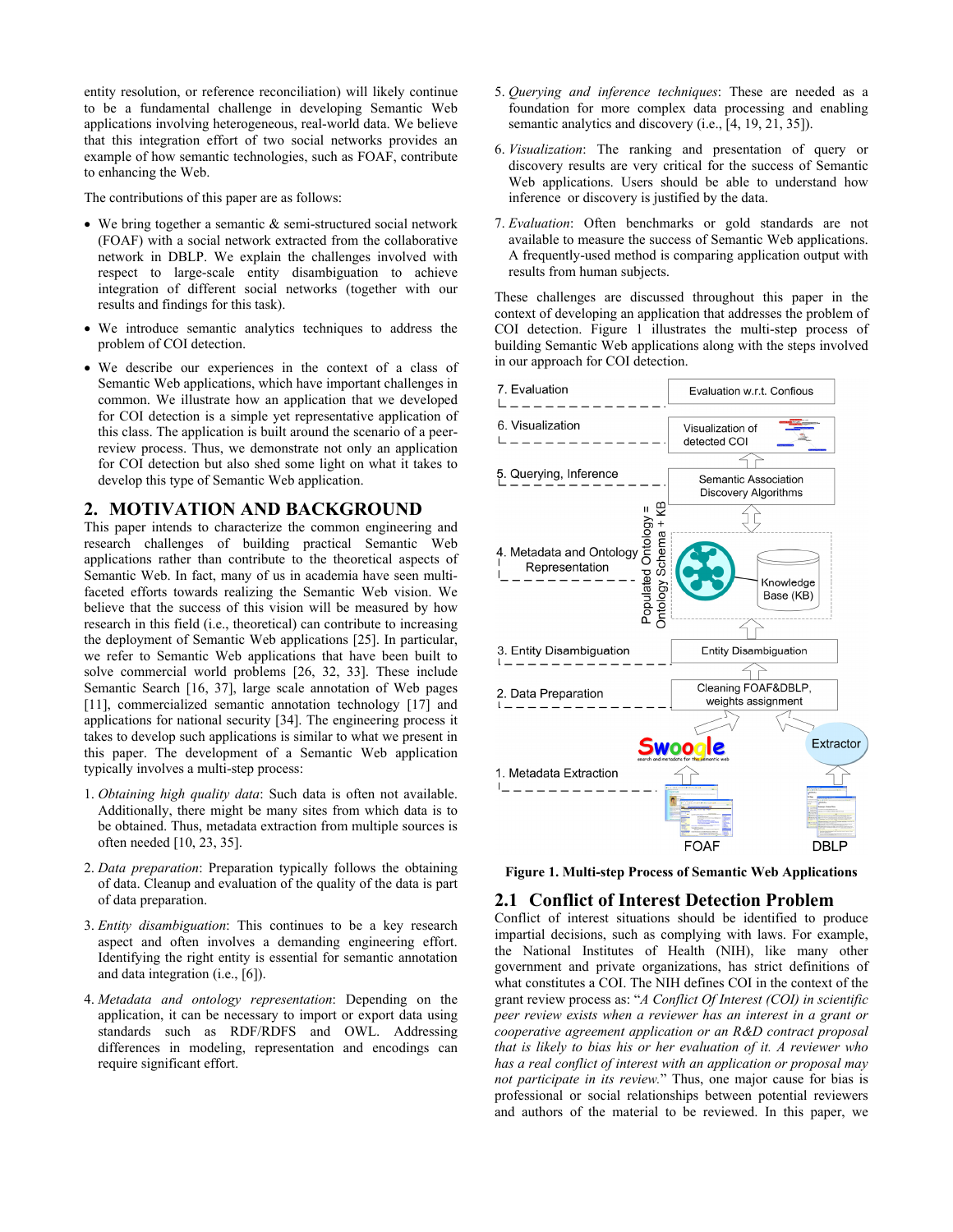address the problem of COI detection in the context of peerreview processes. We believe that the techniques presented here are applicable for COI detection in other scenarios as well.

# **2.2 The Peer-Review Process**

Throughout this paper, we will focus on the peer-review process for scientific research papers. This process is commonly supported by semi-automated tools, such as conference management systems. In a typical conference, (typically) one person designated as Program Committee (PC) Chair, is in charge of the proper assignment of papers to be reviewed by PC members of the conference. Assigning papers to reviewers is probably one of the most challenging tasks for the Chair. State-of-the-art conference management systems support this task by relying on reviewers specifying their expertise and/or "bidding" on papers. These systems can then assign papers to reviewers yet allow the Chair to modify these assignments. A key task is to ensure that there are qualified reviewers for a paper and that they will not have a-priori bias for or against the paper. These two requirements often conflict since publishing in top conferences is very competitive. Conference management systems can rely on the knowledge of the Chair about any particular strong social relationships that might point to possible COIs. However, due to the proliferation of interdisciplinary research, the Chair cannot be expected to keep up with the ever-changing landscape of collaborative relationships among researchers, let alone personal relationships. Hence, conference management systems need to help the Chair with the detection of COIs.

Contemporary conference management systems support COI detection in different manners. EDAS (edas.info/doc/) checks for conflicts of interest based on declarations of possible conflicts by the PC members (i.e., while "bidding" for papers). Microsoft Research's CMT Tool (msrcmt.research.microsoft.com/cmt/) allows authors to indicate COI with reviewers. Confious (www.confious.com) automatically detects these conflicts of interest based mainly on "similar emails" or "co-authorship" criteria. The "similar email" criterion tries to identify PC members and authors who are affiliated with the same organization based on the suffixes of the email addresses. The "co-authorship" criterion identifies users that have co-authored at least one paper in the past. However, Confious' relatively straight forward approach can miss out on COIs as exemplified by one recent case. This particular case might have been undetected because the coauthor in question now has a hyphened last name. On the other hand, this is a good example of how difficult COI detection might be.

# **2.3 Online Social Networks**

 "A social network is a set of people (or organizations or other social entities) connected by a set of social relationships, such as friendship, co-working or information exchange" [15]. Social networks are receiving a lot of attention on the Web because of an increasing number of websites allow users to post their personal information directly into online networked information spaces. The users of such websites form virtual or online communities which have become part of the modern society in many contexts such as social, educational, political and business.

The entity Person is the fundamental concept in online social networks. An entity can be identified by one or several of its properties, and different sources might use different set of properties, e.g. a person can be identified by his/her name in an office, but will be identified by his/her policy number by an insurance company. Such heterogeneous contexts and entity

identifiers necessitate entity disambiguation. A "link" is another important concept in social networks. Some sources directly provide links among person entities such as foaf:knows (where foaf refers to the FOAF namespace [http://xmlns.com/foaf/0.1](http://xmlns.com/foaf/0.1/)/). Other links, such as co-author among authors can be derived from metadata of publications.

Some of the online social networking sites provide machine readable personal information data using RDF/XML and FOAF vocabularies. Depending on the website's privacy policy, the scope of published personal information ranges from nick names and interests to sensitive information (i.e., date of birth). We acknowledge that there are privacy issues, yet a discussion on this is out of the scope of this paper.

# *2.3.1 Social Networks Analysis*

Social network analysis focuses on the analysis of patterns of relationships among people, organizations, states and such social entities [7, 38, 39]. Social network analysis has applications in analysis of networks of criminals [40], visualization of co-citation relationships [8] and of papers [9], finding influential individuals [27, 36], study of the evolution of co-authorship networks [5], etc. Our work in this paper is fundamentally different than these previous approaches as it aims to develop and test an ontological approach in integrating two social networks and using 'semantic association' discovery techniques for identification of COI relationships.

# **3. Integration of Two Social Networks**

In order to demonstrate our approach to the problem of COI detection, we bring together a semi-structured yet semantic social network (FOAF) with a structured social network extracted from the underlying co-authorship network in DBLP. Here we describe these sources and explain the challenges involved with respect to entity disambiguation that have to be addressed to merge entities across (and within) these sources that in real-world refer to the same person.

# **3.1 Choosing Data Sources: FOAF and DBLP**

We selected two representative online data sources for constructing two independent social networks and then we combined them into one social network in the form of a populated ontology. These two real-world datasets were chosen based on the following criteria: first, they are representative for Semantic Web (FOAF) and database (DBLP) approaches; second, they consist of links among real-world persons, which is important for demonstrating COI detection; last, they are publicly available, thus facilitating their access with less privacy issues.

The Friend of a Friend (FOAF) data source, which is representative of Semantic Web data, is created independently by many authors because anyone can use the FOAF vocabulary to publish information about themselves and their social relationships. For example, a Person entity can include identityproperties such as email and homepage, additional personalproperties such as name and personal photo using foaf:name and foaf:depiction respectively, and friendship-properties by means of foaf:knows. All this information can be encoded using an RDF/XML syntax thus making the corresponding social network information "machine processable". Many people maintain this type of social networks information in the FOAF world. For this reason, we can expect that people will use various sets of properties and that the values of such properties will be written using different conventions.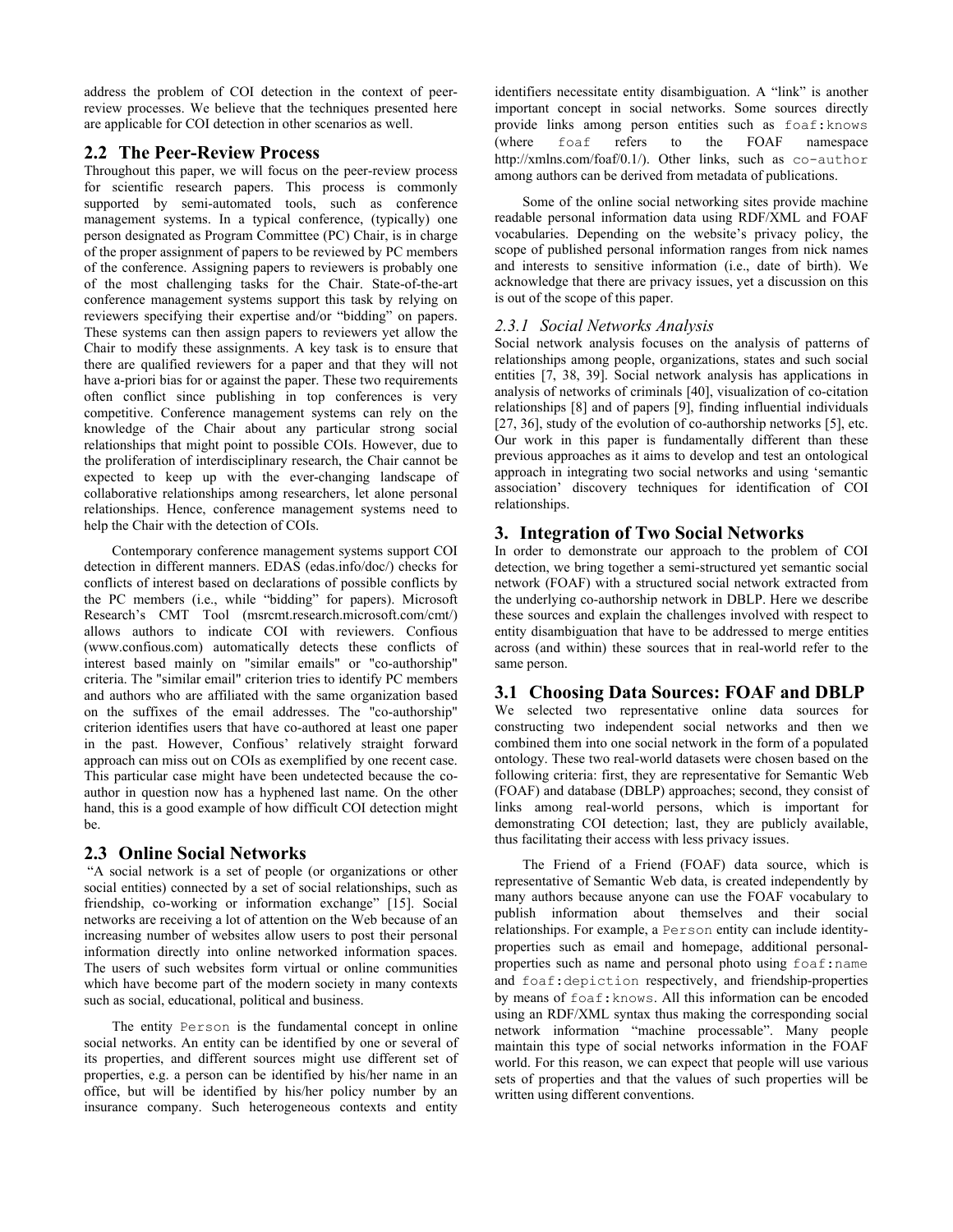The FOAF dataset we used [13] includes 207,000 person entities from 49,750 FOAF documents collected during the first three months of 2005. This dataset covers person entities in many professions and activities. These FOAF documents were discovered by Swoogle Semantic Web search engine [12] (see item 1 in the multi-step process of Section 2).

The DBLP data source, which is representative of conventional database applications, is maintained by a single source. It is one of the best formatted and organized bibliography datasets. DBLP covers approximately 400,000 researchers who have publications in major Computer Science publication venues. Bibliographic datasets have been used for social network analysis, such as studying the structure [28] and the spread of influence [22] in scientific communities. In DBLP, Person entities are fairly fixed – persons are identified by their names and are associated by co-author relationships. Although counterexamples exist, such co-authorship relationships are well recognized as indicators of collaborative social relationships. Figure 2 illustrates the (ontology) schema and sample instances for the integrated network of DBLP and FOAF.



**Figure 2. Schema and Sample Instances** 

## **3.2 Cleaning FOAF and DBLP Datasets**

The goal of creating a combined dataset led us to maximizing the likelihood that DBLP entities will be connected to FOAF entities. Thus, we started with a set of authors of papers in the 2004 and earlier International Semantic Web Conferences and the Program Committee members of these conferences. This set of people and their friends are likely to publish their personal profiles in FOAF and their names usually also appear in DBLP. We obtained two subsets from FOAF and DBLP as follows:

DBLP-SW: We collected 38,027 person entities that have up to three hops of social distance from those persons in Semantic Web (SW) conferences (as explained above). Table 1 shows statistics of DBLP-SW (where 'dblp' is the alias for the namespace we used for this subset).

**Table 1. Statistics of DBLP-SW Dataset** 

|                     | Persons having this relationship |               |  |  |  |  |  |  |
|---------------------|----------------------------------|---------------|--|--|--|--|--|--|
| Property            | #of entities                     | $\frac{0}{0}$ |  |  |  |  |  |  |
| dblp:no of coauthor | 38,015                           | 99.96%        |  |  |  |  |  |  |
| dblp:no of pub      | 38,015                           | 99.96%        |  |  |  |  |  |  |
| dblp:homepage       | 2.960                            | 7 7 8%        |  |  |  |  |  |  |

FOAF-EDU: We first used the value of foaf:name to perform data cleaning (see item 2 in the multi-step process of Section 2). Examples of discarded *names* are "Tom's Website", "Shimone dot Org" and those containing special characters (i.e., '?', '{', '}'). This operation retained only about one third of the person entities (i.e. 66,112 instances). Second, we applied several heuristics to identify researchers from person entities such as including FOAF documents residing on 'edu' websites. Table 2 shows statistics of FOAF-EDU, which contains 21,308 person entities:

**Table 2. Statistics of FOAF-EDU Dataset** 

|                        | Persons having this relationship |               |
|------------------------|----------------------------------|---------------|
| Property               | #of entities                     | $\frac{0}{0}$ |
| foaf:mbox sha1sum      | 14,169                           | 66.50%        |
| foaf:homepage          | 10,555                           | 49.54%        |
| foaf:nick              | 7,663                            | 35.96%        |
| foaf:depiction         | 5,016                            | 23.54%        |
| foaf:weblog            | 4,149                            | 19.47%        |
| foaf:firstName         | 2,913                            | 13.67%        |
| foaf:surname           | 2,865                            | 13.45%        |
| foaf:mbox              | 1,777                            | 8.34%         |
| foaf:workplaceHomepage | 1,492                            | 7.00%         |
| foaf:schoolHomepage    | 766                              | 3.59%         |

# **3.3 Entity Disambiguation**

The class of Semantic Web applications exemplified by COI detection requires high-quality data. Hence, it is necessary to resolve ambiguities among entities. We adapted a recent work in name reconciliation for resolving ambiguous entities in our datasets and evaluated the effectiveness of this approach. We discuss our findings as we expect them to be applicable to this class of Semantic Web applications (see item 3 in the multi-step process of Section 2).

#### *3.3.1 Disambiguation Algorithm*

The goal is to find entities that might have multiple references in DBLP and/or FOAF that refer to the same entity (i.e., person) in real-life in order to establish a sameAs relationship between entities that *are* indeed the same entity (i.e., using  $ow1:sameAs$ from W3C's OWL – Web Ontology Language). For this purpose, we adapted a name-reconciliation algorithm [14], which we selected for two reasons. First, it employs a rigorous form of semantic similarity by gleaning the context associated with an entity. Such similarity between two references is defined as a combination of the similarity between its atomic and association attributes (i.e., literal properties and resource properties in RDF parlance). For instance, the reconciliation of two DBLP entities can be determined based on whether the similarity of their names and affiliations (atomic attributes), and the number of common co-author relationships (associations attributes) is sufficient evidence to reconcile the two entities with certainty (i.e., above a predefined threshold). Weights are manually assigned to the types of the relationships that an entity participates in, based on aspects such as importance of the relationships and the number of entities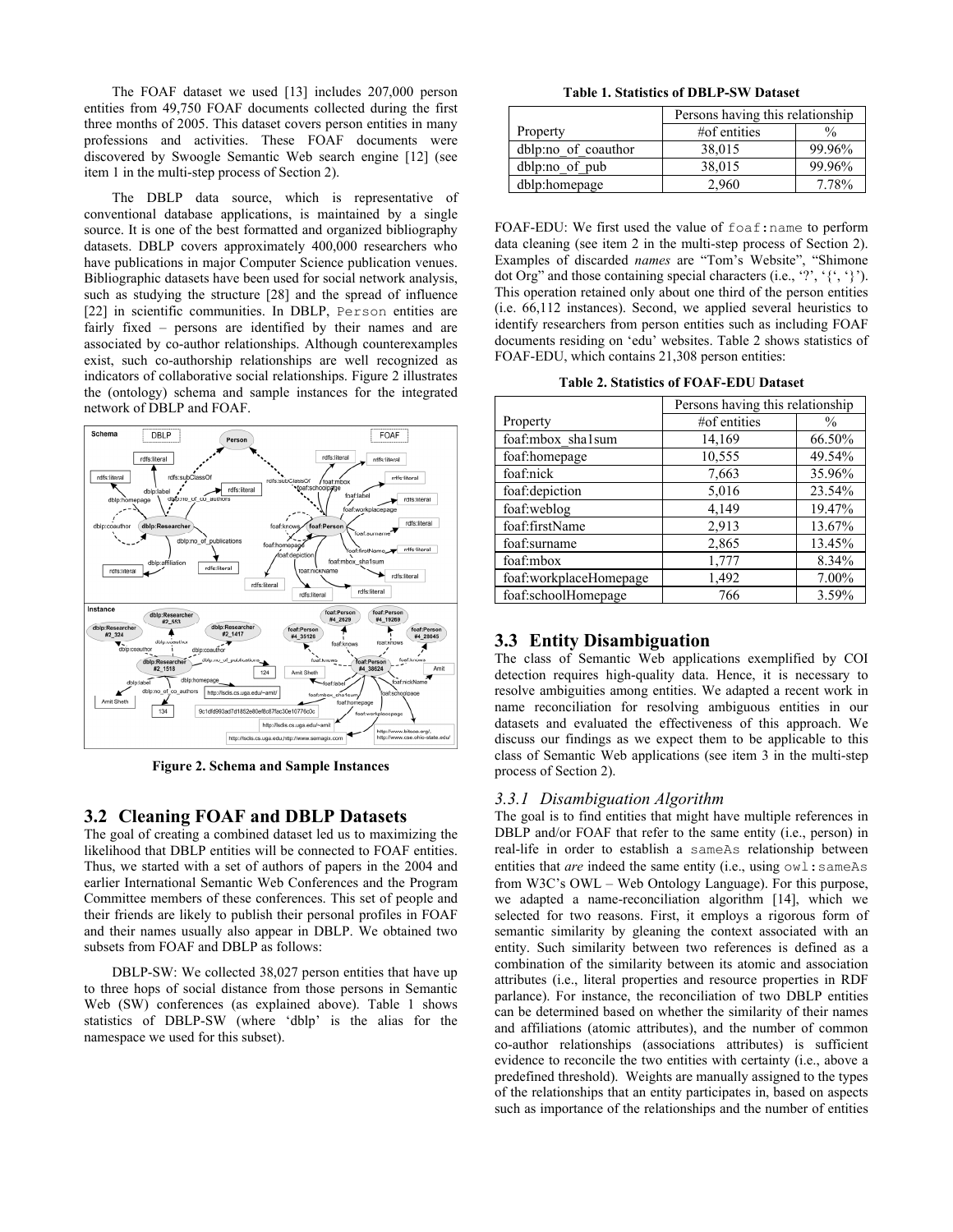that have values for certain attributes (see Tables 1 and 2). The intuition behind weights (and thresholds) is to give more importance to the relationships that define the context of an entity than the syntactic similarity of attribute values. For example, coauthorship relationships of an author contribute more contextual information than an attribute value containing the number of his/her publications. Table 3 shows the weights used for reconciling entities (for both types of entities in our dataset) as well as the merge thresholds. We found that these weights and merge thresholds were quite effective through several experiments where we considered multiple combinations of weights and merge thresholds values.

The second reason why we adapted the approach by Dong et al. [14] is its applicability for the data sources we used, where many entities lack enough information (i.e., attributes) to be utilized for disambiguation. This drawback of the data is addressed by the algorithm, which propagates reference-similarity information between reconciliation decisions and enriches references of reconciled entities. Thus, additional information can be used in reconciliation decisions of subsequent iterations done as part of the algorithm. A description of further details on this algorithm is outside the scope of this paper.

| <b>Comparable Atomic Attributes</b>                                                                                                                           | Weights |  |  |  |  |  |  |  |
|---------------------------------------------------------------------------------------------------------------------------------------------------------------|---------|--|--|--|--|--|--|--|
| <b>Reconciling two FOAF entities</b><br>Merge criteria: atomic attributes threshold $> 0.5$ and having<br>at least 5 relationships to friends in common       |         |  |  |  |  |  |  |  |
| Label                                                                                                                                                         | 0.175   |  |  |  |  |  |  |  |
| foaf:mbox sha1sum                                                                                                                                             | 0.35    |  |  |  |  |  |  |  |
| foaf:firstName                                                                                                                                                | 0.0875  |  |  |  |  |  |  |  |
| foaf:surname                                                                                                                                                  | 0.0875  |  |  |  |  |  |  |  |
| foaf:homepage                                                                                                                                                 | 0.05    |  |  |  |  |  |  |  |
| foaf:webblog                                                                                                                                                  | 0.05    |  |  |  |  |  |  |  |
| foaf mbox                                                                                                                                                     | 0.05    |  |  |  |  |  |  |  |
| foaf:nick                                                                                                                                                     | 0.05    |  |  |  |  |  |  |  |
| foaf:workplaceHomepage                                                                                                                                        | 0.05    |  |  |  |  |  |  |  |
| foaf:schoolHomepage                                                                                                                                           | 0.05    |  |  |  |  |  |  |  |
| <b>Reconciling two DBLP</b> entities<br>Merge criteria: atomic attributes threshold $> 0.6$ and having<br>at least 5 co-authors in common                     |         |  |  |  |  |  |  |  |
| Label                                                                                                                                                         | 0.3     |  |  |  |  |  |  |  |
| dblp:homepage                                                                                                                                                 | 0.6     |  |  |  |  |  |  |  |
| dblp:affiliation                                                                                                                                              | 0.1     |  |  |  |  |  |  |  |
| Reconciling a FOAF and DBLP entity<br>merge criteria: atomic attributes merge threshold $> 0.5$ and<br>at least 3 friends who are also in the co-authors list |         |  |  |  |  |  |  |  |
| foaf:label & dblp:label                                                                                                                                       | 0.2     |  |  |  |  |  |  |  |
| foaf:firstName & dblp:label#firstName                                                                                                                         | 0.15    |  |  |  |  |  |  |  |
| foaf:surname & dblp:label#surname                                                                                                                             | 0.15    |  |  |  |  |  |  |  |
| dblp:homepage & foaf:homepage                                                                                                                                 | 0.25    |  |  |  |  |  |  |  |
| dblp:homepage & foaf:workplaceHomepage                                                                                                                        | 0.125   |  |  |  |  |  |  |  |
| dblp:homepage & foaf:schoolHomepage                                                                                                                           | 0.125   |  |  |  |  |  |  |  |

## *3.3.2 Entity Disambiguation Results*

The output of the adapted disambiguation algorithm populates two result sets – a "sameAs" set and an "ambiguous" set. The sameAs result set contains entity pairs identified as the same

entity. The ambiguous set contains entity pairs having a good probability of being the same but without sufficient information to be reconciled with certainty. Table 4 shows the properties of the dataset and the results obtained when we applied the reference reconciliation algorithm on the combined dataset. The entity pairs to be compared were selected based on syntactic similarity of their names.

**Table 4. Properties of the Dataset and Disambiguation Results** 

| Number of FOAF entities                     | 38,015 |
|---------------------------------------------|--------|
| Number of DBLP entities                     | 21,307 |
| Total number of entities                    | 59,322 |
| Number of entity pairs to be compared       | 42,433 |
| Number of entity pairs for which a sameAs   | 633    |
| was established                             |        |
| Number of entity pairs compared yet without | 6,347  |
| sufficient information to be reconciled     |        |

The lack of a gold standard prevented us from using precision and recall metrics (see item 7 in the multi-step process of Section 2). Instead, we measured statistics of false positives and false negatives by manually inspecting random samples of entity pairs from both the sameAs set and the ambiguous set. For each of these sets, we picked 6 random samples, each having 50 entity pairs. A false positive in the sameAs set indicates an incorrectly reconciled pair of entities, and a false negative in the ambiguous set indicates a pair of entities that should have been reconciled but were not. We found 1 false positive in the sameAs set and 16 false negatives in the ambiguous set. We estimated with a confidence level of 95% that by using this algorithm on this dataset, the number of false negatives in any ambiguous set will be between 2.8% and 7.8%. The number of false positives was estimated, with the same level of confidence, to be between 0.3% and 0.9%. We found the following as the most common reasons for false negatives:

- Entity pairs under comparison had a good number of attributes for the algorithm to use but with different values for their multivalued attributes. For example, two FOAF entities that have the label, mailbox-hash and homepage attributes matched partially in their label but differed in the mailbox-hash and homepage.
- Entity pairs under comparison had a high similarity in atomic attribute values, but had very few association attribute matches. This was more prevalent in cases where the association attributes lists (i.e., co-authors and friends) were incomplete. The low similarity in association attribute matches cannot be discounted, because it is possible to have two DBLP entities that do not refer to the same real-world entity, but have a high similarity in comparable atomic attributes and a common coauthor. For example, entities E1 and E2 in Figure 3 are DBLP instances that have a high similarity in attribute values and one co-author in common but are really two different entities.



**Figure 3. Different Entities with High Similarity**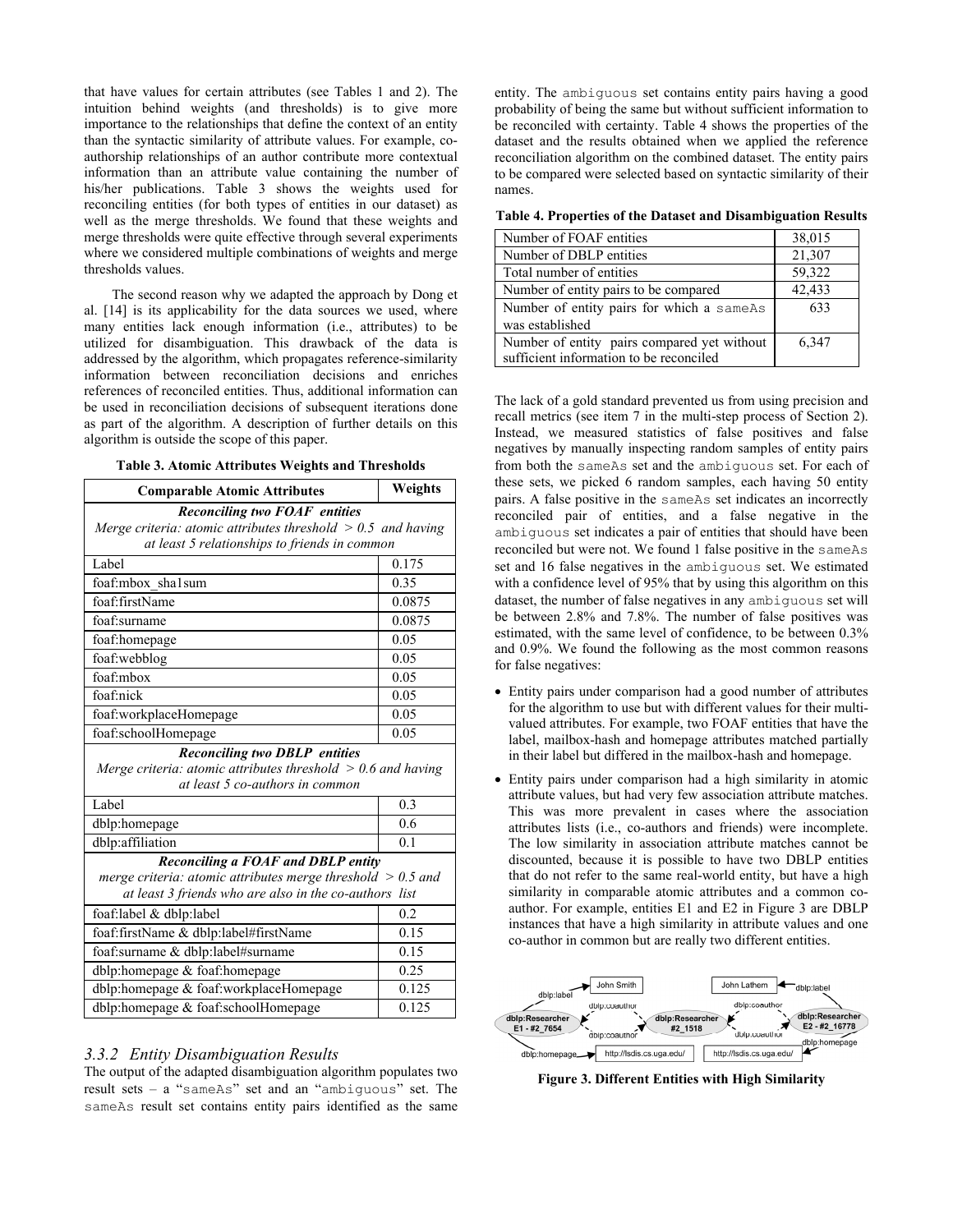- A pair of entities that should have been reconciled was not due to insufficient attributes and having only a partial match between the attributes available.
- A pair of entities had very few attributes for comparison, but had a high match in the most semantically relevant attributes such as mailbox-hash or homepage. Due to the small number of attributes available, their threshold was not high enough for them to be reconciled. For example, entities F1 and F2 in Figure 4 have very few attributes available for comparison. Although their homepage and surname attributes match, this is not enough evidence to conclusively state reconciliation.



**Figure 4. Entities with Good Match on Relevant Attributes** 

Although the objective of the implementation was to have as few false positives and false negatives as possible, we concluded based on experiments, that altering the weights and thresholds alone did not improve the results. The nature of the dataset, where a majority of entities appearing in FOAF have only between 3 and 7 attributes and the entities appearing in DBLP have between 3 and 5 attributes, plays a critical role in the results obtained. On the other hand, in cases like that of Figure 4, we found that it is possible to include data specific filters in the algorithm to obtain improvements on disambiguation results. For instance, a rule could specify that two entity references should be considered the same if they have the same homepage or mailbox in the absence of sufficient contextual information. However, such a consideration cannot be made without compromising on the results. For example, the case of two people using the URL of their workplace as their homepage would lead to incorrectly identifying them as the same entity. Another way of improving results is whereby a conference management system requests additional information such as affiliation, email and homepage (i.e., from authors of submitted papers) to be used in conjunction with the already available information (from FOAF and DBLP).

# **4. SEMANTIC ANALYTICS FOR COI DETECTION**

In this section we introduce different levels of COI and describe how we computed weights for relationships among the people in the integrated social network. We then describe our algorithm for COI detection. This is followed by an experiment aimed at validating the ratings of various types of COI that our application identifies.

# **4.1 Levels of Conflict of Interest**

By adhering to a strict definition of COI, there is only one situation in which there exists a conflict of interest: the existence of a strong relationship. For other situations, an automated COI detection algorithm can provide insight by identifying potential COI. In this way, human involvement can be drastically reduced but will still be relevant in other cases, such as when the quality of data is not perfect, the domain is not perfectly modeled and when there is no complete data. The subjective nature of the problem of COI detection is a good example where Semantic Web techniques cannot be expected to be fully automatic in providing the correct

solution. For these reasons, we introduce the notion of *potential* COI as it applies to cases where evidence exists to justify an estimated level of "low," "medium," or "high" degree of possible COI, as illustrated in Table 5.

| <b>Type</b>             | Level   | <b>Remarks</b>                                                                           |  |  |  |  |  |  |  |  |  |  |
|-------------------------|---------|------------------------------------------------------------------------------------------|--|--|--|--|--|--|--|--|--|--|
| Definite<br><b>COI</b>  | Highest | Sufficient evidence exists to require<br>participant to abstain ( <i>i.e.</i> , recuse)  |  |  |  |  |  |  |  |  |  |  |
| Potential<br><b>COI</b> | High    | Evidence justifies additional verification<br>of COI; participant is suggested to recuse |  |  |  |  |  |  |  |  |  |  |
|                         | Medium  | Little evidence of potential COI                                                         |  |  |  |  |  |  |  |  |  |  |
|                         | Low     | Shallow evidence of potential COI,<br>which in most cases can be ignored                 |  |  |  |  |  |  |  |  |  |  |

We now provide examples of each of the levels of Table 5.

(1) "Definite" COI includes the case when a reviewer (i.e., PC member) is one of the listed authors in a paper to be reviewed (i.e., a reviewer must not review his/her own paper).

(2) "High" level of potential COI includes the existence of close or strong relationship(s) among an author of a submitted paper and a reviewer (i.e., a reviewer should not review the paper of a past collaborator).

(3) "Medium" level of potential COI occurs when a reviewer and an author of a paper to be reviewed have close relationships with a third party. For example, a reviewer may have a bias to an author if both had the same PhD advisor – even if they never collaborated or had any communication!

(4) "Low" level of potential COI includes situations with weak or distant relationships between a reviewer and an author of a paper to be reviewed. This degree of COI could, in most cases, be ignored. For example, "Anna" was PhD advisor of "John," "Beth" was PhD advisor of "Ken," and the only relationship connecting "John" and "Ken" is through a co-authorship between "Anna" and "Beth."

An algorithm for COI detection can also consider the quantity and strength of relationships in order to "upgrade" the level of COI (i.e., from "medium" to "high"). In addition, the 'strength' of relationships should also be considered along with the 'distance' between a reviewer and an author to determine levels of COI. In our application, a preprocessing step computes weights for the strength of relationships between people in the integrated social network.

# **4.2 Weighting Relationships for COI Detection**

A preprocessing step quantifies the strength of relationships between people. This is particularly important as the strength of relationships can facilitate the validation of detected COI situations. The strength of relationships in the combined dataset was done by assigning weights between 0 and 1, where 1 refers to maximum strength. In our approach, we assigned weights to two types of relationships, (FOAF) *knows* and (DBLP) *co-author*.

The relationship foaf:knows is used to explicitly list the person that are known to someone. These assertions can be weighted depending upon the provenance, quality and/or reputation of their sources. On the other hand, the assertion of the foaf:knows relationship is usually subjective and imperfect.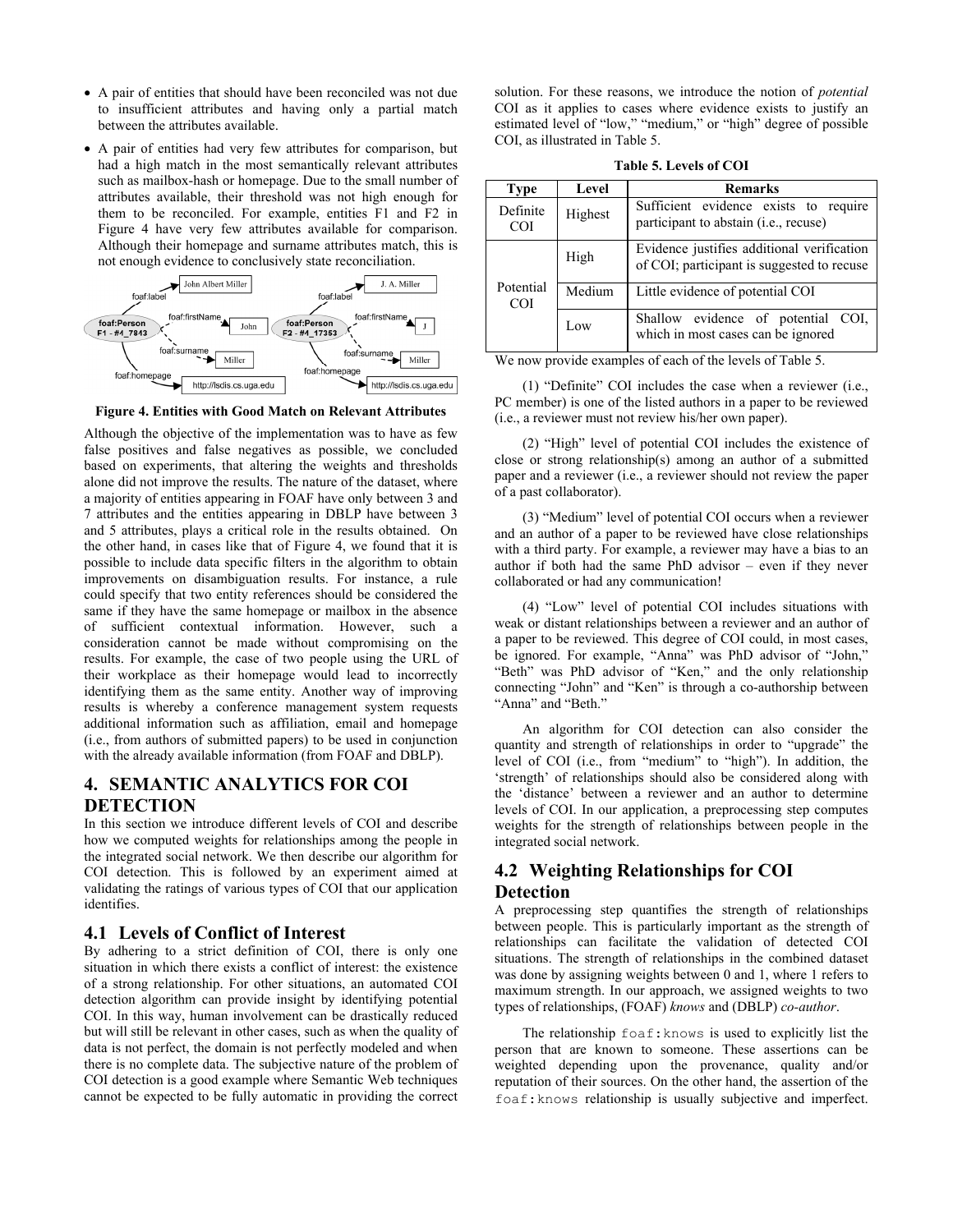For example, foaf:knows from A to B can be indicative of potential positive bias from A to B yet it does not necessarily imply a reciprocal relationship from B to A. Due to this, we assigned a weight of 0.5 to all  $34,824$  foaf: knows relationships in the FOAF-EDU dataset.

The second type of relationship we used for COI detection is the co-author relationship, which is a good indicator for collaboration and/or social interactions among authors. However, counter examples can be found against assumptions such as "one researcher always has a positive bias towards his/her collaborator" because friendship or positive opinion is not necessary for performing collaborative research. A more reasonable indicator of potential bias is the frequency of collaboration, which we use to compute weights of co-author relationships. For each researcher within DBLP-SW, we used the ratio of number of co-authored publications vs. total of his/her publications as the weight for the co-author relationship. For any two co-authors, *a* and *b*, let  $CO$ <sub>*a*  $\frac{co-aulator - of}{s}$ </sub> represent the set of relationships where *a* coauthors a publication with *b*, and the sets  $P_a$  and  $P_b$  represent the set of papers published by *a* and *b*, respectively. We define the weight of the co-authorship relationship from *a* to *b* as follows:

$$
W_{a \underbrace{\quad \text{co-author}\quad\quad \rightarrow b}} = \frac{|CO_{a \underbrace{\quad \text{co-author}\quad \rightarrow b}}|}{|P_a|}
$$

Note that this weighting scheme is asymmetric. For example, the relationship co-author from "Li Ding" to "Tim Finin" has weight value of 0.5 because Ding has co-authored half of his papers with Finin. On the other hand, the co-author relationship from Finin to Ding has a weight of 0.034 because Finin has co-authored many more publications (e.g., 87) with different collaborators. We collected 375,578 co-author relationships from DBLP-SW dataset. The weights computed for the relationships foaf:knows and co-author were represented using RDF reification and the combined dataset was serialized into RDF/XML to be suitable by our algorithms for discovery of semantic associations (see item 4 in the multi-step process of Section 2).

## **4.3 Detection of Conflict of Interest**

Detection of levels of COI, as listed in Table 5, requires analysis of relationships between two persons. Hence, it is necessary to first discover and then analyze how two persons are connected by direct relationships or through sequences of relationships. Our previous work on discovery of "semantic associations" [4] and their analysis [2] is directly applicable for COI detection. This type of semantic analytics exploits the value of 'named' relationships and 'typed' entities with respect to an ontology. Thus, one of the benefits of an ontology-based approach for COI detection is providing justification of the results by listing the semantic associations interconnecting the two persons. Obtaining these semantic associations using currently available RDF query languages has disadvantages given that a semantic association is basically a (undirected) 'path' between two entities. For example, six queries are required to find all paths of up to length two connecting two entities [20]. In other applications, such as antimoney laundering, it is necessary to process longer paths [3]. For the problem of COI detection, we find semantic associations containing up to 3 relationships, which are sufficient for the levels of COI listed in Table 5. The utilization of existing techniques for complex data processing, such as discovery of semantic

associations, is an example of how our application fits with item 5 in the multi-step process of Section 2.

Our algorithm for COI detection works as follows. First, it finds all semantic associations between two entities. For the scenario of peer-review process, one entity is the reviewer (i.e., PC member) and the other is an author of a paper to be reviewed. Second, each of the semantic associations found is analyzed by looking at the weights of its individual relationships. Since each semantic association is analyzed independently of the others, all directions of the different relationships are eventually considered by the algorithm. For example, for any two co-authors are connected by two co-author relationships, each of which having its own weigh value. Thresholds were required to decide what weight values are indicative of strong and weak collaborations. The following cases are considered:

- (i) Reviewer and author are directly (through foaf:knows and/or co-author). The assessments are: "high" for (at least one) relationship having weight on the range *medium-to-high* (i.e., weight  $\geq$  0.3); "medium" for (at least one) relationship having weight on the range *low-to-medium* (i.e.,  $0.1 \le$  weight < 0.3); and "low" for (at least one) relationship having *low* weight  $(i.e., weight < 0.1)$ .
- (ii) Reviewer and author are not directly related but they are directly related to (at least) one common person. Let us refer to this common person as an intermediary. Thus, the semantic association contains two relationships. Two cases give an assessment of "medium." In the first case, there are many (i.e., 10) such intermediaries in common. In the second case, the relationships connecting to the intermediary (i.e., one from the reviewer and another from the author) have weight on the range *medium-to-high* (i.e., weight  $\geq$  0.3). If neither of these two cases holds, then the assessment is "low."
- (iii) Reviewer and author are indirectly related through a semantic association containing three relationships. In other words, the collaborators (or friends) of the reviewer and author have some tie. In this case, the assessment is "low" level of potential COI. In the scenario of peer-review process, a low level of potential COI can be ignored but in other situations it might have some relevance.

We determined these thresholds by experimenting with several COI situations until we found appropriate correspondence with the levels of COI listed in Table 5. In addition to the assessment of COI level, in some cases there exists a secondary assessment, which also shown to the user. For example, the assessment might have been "medium" but also with a secondary assessment, "low", might indicate a rare co-authorship relationship.

## **4.4 Application Prototype**

Instead of providing a separate architecture diagram, we refer to Figure 1, which includes the core components of our application. The goal was to bring together different capabilities, such as extraction and integration of social network data, up to the point on which it remains a semantic problem. We address the semantic problem by using techniques of discovery of semantic associations as the basis for analysis of potential COI relationships. The representation of the data using an ontology, allows us to exploit the relationships among entities, both for integration and for COI detection.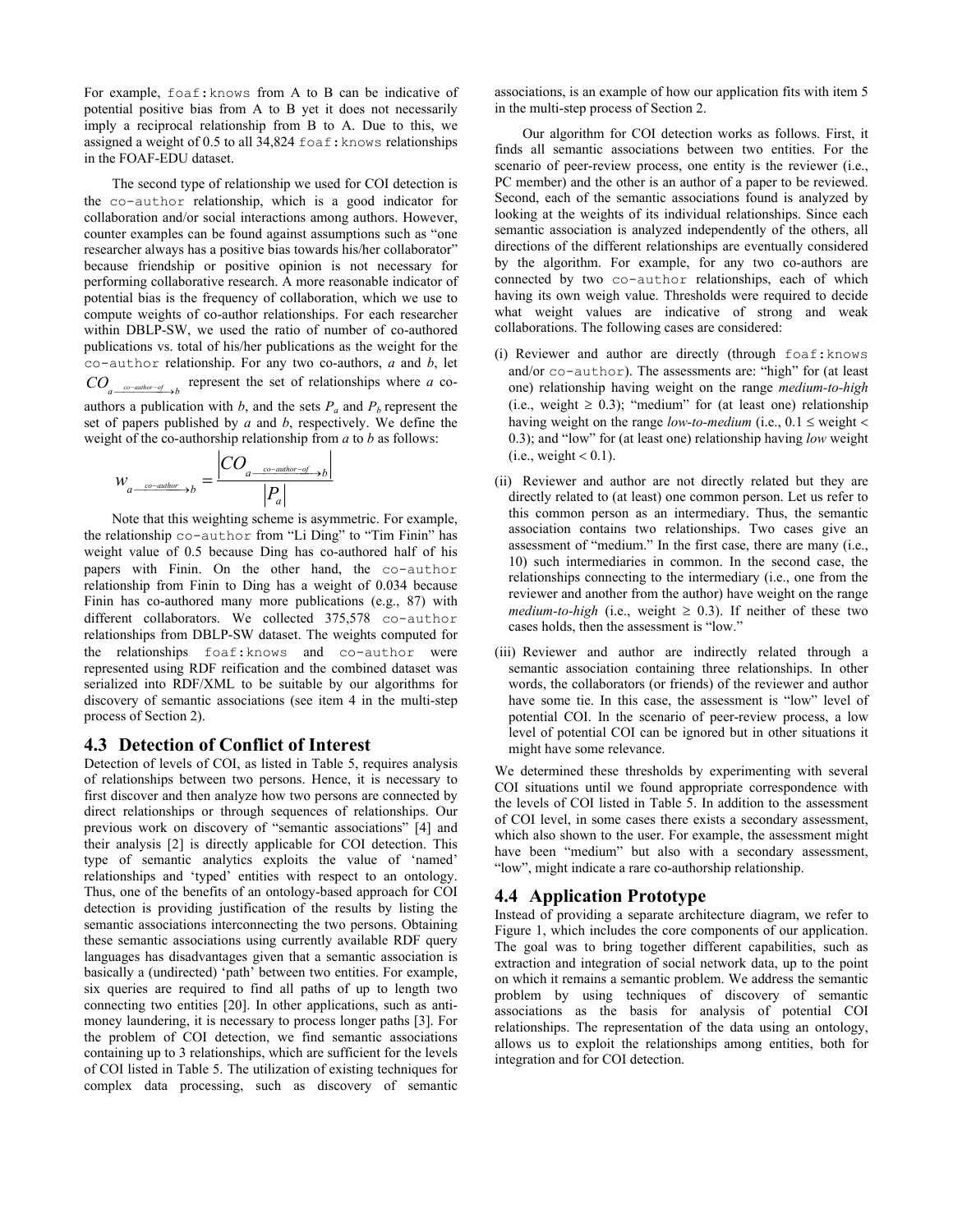A graph-visualization component provides the user with a view of participants (and their relationships) in detected COIs. This allows the user to inspect the cause of a given level of COI (see item 6 in the multi-step process of Section 2).

## **4.5 Experimental Results**

For the evaluation of the effectiveness of our techniques, we selected a subset of papers and reviewers from 2004 International World Wide Web Conference. This choice was motivated by the lack of any benchmark for detection of COI, where human involvement is typically required to make final decisions.

The scenario for which we evaluated our approach included a subset of 15 PC members of the *Semantic Web Track* and 10 of the accepted papers having topics related to such track. The rationale for this selection is that researchers in this field would be more likely to have made available some of their information using FOAF. Table 6 lists the PC members and authors of (some of the) papers in our evaluation. The list shows only those coauthors for whom there was some level of COI detected. The algorithm does not consider COI in path sequences passing through other co-authors (thus eliminating redundant findings of COI). In Table 6, the different levels of COI detected are indicated on each cell, which contains a primary and in some cases, a secondary level of COI. We compared our application with the COI detection of the Confious conference management system [29]. Confious utilizes first and last names to identify at least one co-authored paper in the past (between reviewers and

authors of submitted papers). Confious thus misses COI situations that our application does not miss because ambiguous entities in DBLP are reconciled in our approach. Confious detects previous collaborations and raises a flag of possible COI. Our approach provides detailed information such as the level of potential COI as well as the cause. For example, our approach indicates that "Ian Horrocks" and "Alon Y. Halevy" have a "low" level of potential COI caused by a previous, one-time co-authorship between them. Finally, compared to Confious, the results of our approach are enhanced by the relationships coming from the FOAF social network. However, in cases of Table 6 there was no situation of two persons having a foaf:knows relationship and not having co-author relationships between them.

We manually verified the COI assessments in Table 6. While in most cases our approach validated very well, very few cases did not. We explain a couple of these cases: (i) false-negatives caused by lack of information: we found a FOAF document where "Daniel Schwabe" mentions "Stefan Decker" yet our dataset did not have this information; a targeted crawl could solve this problem by retrieving the latest FOAF documents. (ii) Few of the "low" assessments were caused by co-editing rather than coauthorship, such as in the before mentioned example involving "Ian Horrocks" and "Alon Y. Levy," who were co-editors in the Proceedings of a Workshop in 1997. We believe that the assessment should still be that of "low" level of potential COI. However, data extraction could be improved in order to differentiate between co-authorship and co-editing relationships.

**Table 6. COI Results** 

| <b>Authors:</b>                                                                         | Reviewers: | Aberer<br>Karl       | Bechhofer<br>Sean                                      | Burstein<br>Mark | Cruz<br>sabel | <b>Stefan Decker</b>                                                                   | Gangemi<br>Aldo | Guha<br>R.V | Heflin<br>$J$ eff | Ian Horrocks   | Hunter<br>Jane | Koubarakis<br>$\geq$ | Mylopoulos<br>$\overline{a}$ | Nejdl<br>Wolfgang | Schreiber<br>Guus <sup>1</sup>                                                                                     | Shadbolt<br>Nigel R.          |
|-----------------------------------------------------------------------------------------|------------|----------------------|--------------------------------------------------------|------------------|---------------|----------------------------------------------------------------------------------------|-----------------|-------------|-------------------|----------------|----------------|----------------------|------------------------------|-------------------|--------------------------------------------------------------------------------------------------------------------|-------------------------------|
| Dennis Quan                                                                             |            |                      | L <sub>3</sub>                                         |                  |               |                                                                                        |                 |             |                   | L2             |                |                      |                              |                   |                                                                                                                    | L1                            |
| Sean Bechhofer                                                                          |            | L1                   | D                                                      | L1               | L1            | $\underline{M1}$                                                                       |                 |             |                   | H              |                |                      |                              |                   |                                                                                                                    | L4                            |
| Alon Y. Halevy                                                                          |            |                      | L1                                                     |                  | L2            | L5                                                                                     |                 | L1          |                   | LR, L6         |                | L3                   | L3                           | L1                |                                                                                                                    |                               |
| Wendy Hall<br>Leslie Carr<br>Timothy Miles-Board<br><b>Christopher Bailey</b>           |            | L1<br>L1             | MR, L1<br>M, L1<br>M, L2                               |                  |               | $\frac{\underline{\text{L1}}}{\underline{\text{L1}}}\underline{\underline{\text{L1}}}$ |                 |             |                   | L2<br>M1<br>M1 | L1             |                      | L1                           | L1<br>L1          | $\frac{L2}{L2}$                                                                                                    | MR, L2<br>MR, L7<br>L1<br>L2  |
| Daniel Schwabe                                                                          |            |                      |                                                        |                  | L1            | LR, L2                                                                                 |                 |             |                   | L1             |                |                      | L1                           | $L2*$             | L1                                                                                                                 |                               |
| m. c. Schraefel<br>Nigel Shadbolt<br>Nick Gibbins<br>Hugh Glaser<br><b>Steve Harris</b> |            | L1<br>L1<br>L1<br>L1 | $\frac{\text{M1}}{\text{L4}}$<br>$\frac{M1}{L2}$<br>M1 | M1               |               | $rac{L8}{M2*}$                                                                         | L1              |             |                   | L1             |                |                      |                              | L1                | MR, L1<br>$\begin{array}{c}\underline{\mathbf{L2}}\\ \underline{\mathbf{L1}}\\ \underline{\mathbf{L1}}\end{array}$ | M, L2<br>D<br>H<br>M, L5<br>H |

H: High level of potential COI caused by previous co-authorship/friendship between reviewer and author

M: Medium level of potential COI caused by a previous *low-to-medium* co-authorship between reviewer and author

MR: Medium level of potential COI caused by a previous yet *rare (i.e., occasional)* co-authorship between reviewer and author

Mk: Medium level of potential COI caused by 'k' collaborators/friends in common between reviewer and author

LR: Low level of potential COI caused by previous yet *very rare* co-authorship between reviewer and author

Lk: Low level of potential COI caused by 'k' collaborators/friends in common between reviewer and author

D: Definite COI because the reviewer is one of the authors of the paper to be reviewed

\*: Indicates that there were foaf:knows relationships in a path-sequence connecting a reviewer and an author

Underlined: indicates those situations that would not be detected by Confious.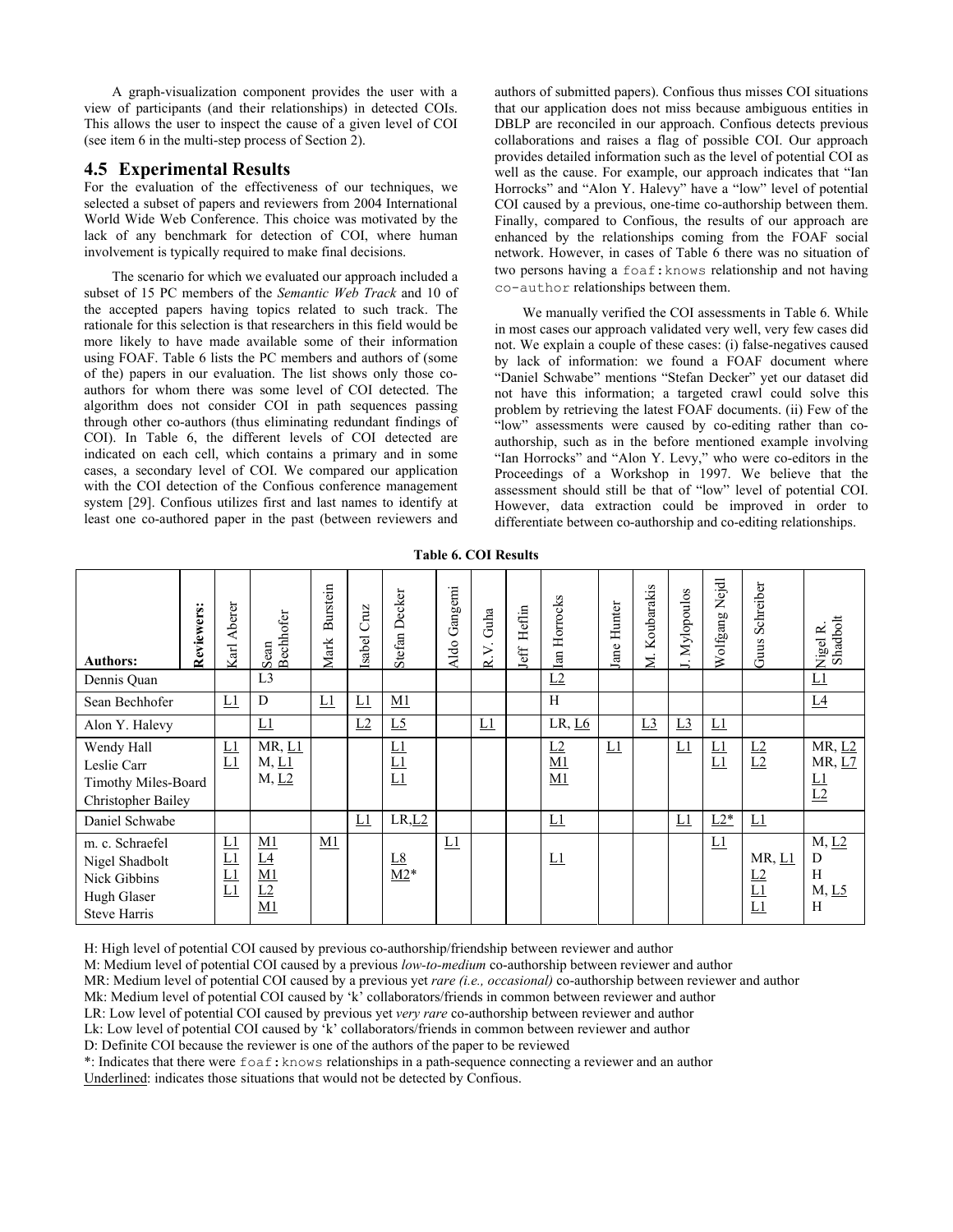## **5. DISCUSSION**

Our experience in the problem of COI detection leads us to discuss the following three questions:

*What does the Semantic Web offer today (in terms of standards, techniques and tools)?* Technical recommendations, such as RDF(S) and OWL, provide the basis towards standard knowledge representation languages in Semantic Web. In addition, query languages (www.w3.org/TR/rdf-sparql-query/), path discovery techniques [4] and subgraph discovery techniques [30] are examples of existing techniques for analytical access on RDF data. With respect to data, the FOAF vocabulary has gained popularity for describing content (i.e., 1st Workshop on Friend of a Friend, Social Networking and the Semantic Web, www.w3.org/2001/sw/Europe/events/foaf-galway). On the other hand, semantic annotation has been proven scalable [11] and supported by commercial products [17] gaining wider use.

*What does it take to build Semantic Web Applications today?* As we have seen by addressing the problem of COI, building Semantic Web applications is not a trivial task. At the current stage, development of these applications can be quite time consuming. As much as the Semantic Web is promoting *automation*, there is a lot of effort required in terms of manual efforts and in customization of existing techniques. The goal of *full/complete automation* is some years away. Currently, quality and availability of data is often a key challenge given the limited number of high quality and useful data sources. Significant work is required in certain tasks, such as entity disambiguation. Thus, it is not straightforward to develop Semantic Web Applications. We cannot expect to have all the components readily available to build Semantic Web Applications. Even if they are available, proving their effectiveness is a challenging job due to the lack of benchmarks. On the other hand, had the current advances not been available, some applications would not have been possible. For example, which other openly available social network other than FOAF could have been used? Then again, a number of tools are available today that can make the manual work less intensive. While conceptually there has been good progress, we are still in an early phase in the Semantic Web as far as realizing its value in a cost effective manner.

*How are things likely to improve in the future?* Standardization of vocabularies used to describe domain specific data is invaluable in building semantic applications. This can be seen in the bio-medical domain, e.g. the National Library of Medicine's MeSH (Medical Subject Heading) vocabulary, which is used to annotate scientific publications in the bio-medical domain. Further research in data extraction from unstructured sources will allow semi-automated creation of semi-structured data for specific domains (based on the vocabularies) for which analytic techniques can be applied to build semantic applications like the one described in this paper. Analytical techniques that draw upon graph mining, social network analysis and a vast body of research in querying semi-structured data, are all likely to facilitate the creation of Semantic Web applications. We expect that benchmarks will appear. In the future, there should be a large variety of tools available to facilitate tasks, such as entity disambiguation and annotation of documents.

# **6. CONCLUSIONS AND FUTURE WORK**

We presented how an application for Conflict of Interest Detection fits in a multi-step process of a class of Semantic Web applications, which have important research and engineering challenges in common. In the process, we identified some major

stumbling blocks in building applications that leverage semantics. These can be grouped into data related issues, such as metadata extraction, metadata quality and data integration as well as algorithms and techniques that can leverage semantics. Thus, in the future we can expect increased attention in techniques and tools for metadata extraction, quality assessment and integration benchmarks. We described how our approach for COI detection is based on semantic technologies techniques and provided an evaluation of its applicability using an integrated social network from the FOAF social network and the DBLP co-authorship network. We provided details on how these networks were integrated. We believe that the value of Semantic Web applications can only be possible by leveraging the implicit and explicit semantics of data, such as social networks. A demo of the application is available (lsdis.cs.uga.edu/projects/semdis/coi/). Based on our experiences developing this application, we discussed what the Semantic Web offers today, what it takes to develop Semantic Web applications and how are things likely to improve in the future.

## **7. ACKNOWLEDGMENTS**

This work is funded in part by NSF-ITR-IDM Award#0325464 titled 'SemDIS: Discovering Complex Relationships in the Semantic Web' and ARDA-supported project 'An Ontological Approach to Financial Analysis & Monitoring.'

## **8. REFERENCES**

- [1] Adamic, L.A., Buyukkokten, O. and Adar, E. A Social Network Caught in the Web. *First Monday*, *8* (6).
- [2] Aleman-Meza, B., Halaschek-Wiener, C., Arpinar, I.B., Ramakrishnan, C. and Sheth, A.P. [Ranking Complex](http://lsdis.cs.uga.edu/library/download/AHARS05-Ranking-IC.pdf)  [Relationships on the Semantic Web.](http://lsdis.cs.uga.edu/library/download/AHARS05-Ranking-IC.pdf) *IEEE Internet Computing*, *9* (3). 37-44.
- [3] Anderson, R. and Khattak, A., The Use of Information Retrieval Techniques for Intrusion Detection. In *First International Workshop on Recent Advances in Intrusion Detection*, (Louvain-la-Neuve, Berlin, 1998).
- [4] Anyanwu, K. and Sheth, A.P., ρ[-Queries: Enabling Querying](http://lsdis.cs.uga.edu/lib/download/AS03-WWW.pdf)  [for Semantic Associations on the Semantic Web.](http://lsdis.cs.uga.edu/lib/download/AS03-WWW.pdf) In *Twelfth International World Wide Web Conference*, (Budapest, Hungary, 2003), 690-699.
- [5] Barabási, A.-L. *Linked The New Science of Networks*. Perseus Publishing, Cambridge, MA, 2002.
- [6] Bergamaschi, S., Castano, S. and Vincini, M. Semantic Integration of Semistructured and Structured Data Sources. *SIGMOD Record*, *28* (1). 54-59.
- [7] Berkowitz, S.D. *An Introduction to Structural Analysis: The Network Approach to Social Research*. Butterworth, Toronto, 1982.
- [8] Chen, C. Visualising Semantic Spaces and Author Co-Citation Networks in Digital Libraries. *Information Processing Management*, *35* (3). 401-420.
- [9] Chen, C. and Carr, L., Trailblazing the Literature of Hypertext: Author Co-citation Analysis (1989 - 1998). In *Tenth ACM Conference on Hypertext and Hypermedia : Returning to Our Diverse Roots*, (Darmstadt, Germany, 1999), ACM Press, 51-60.